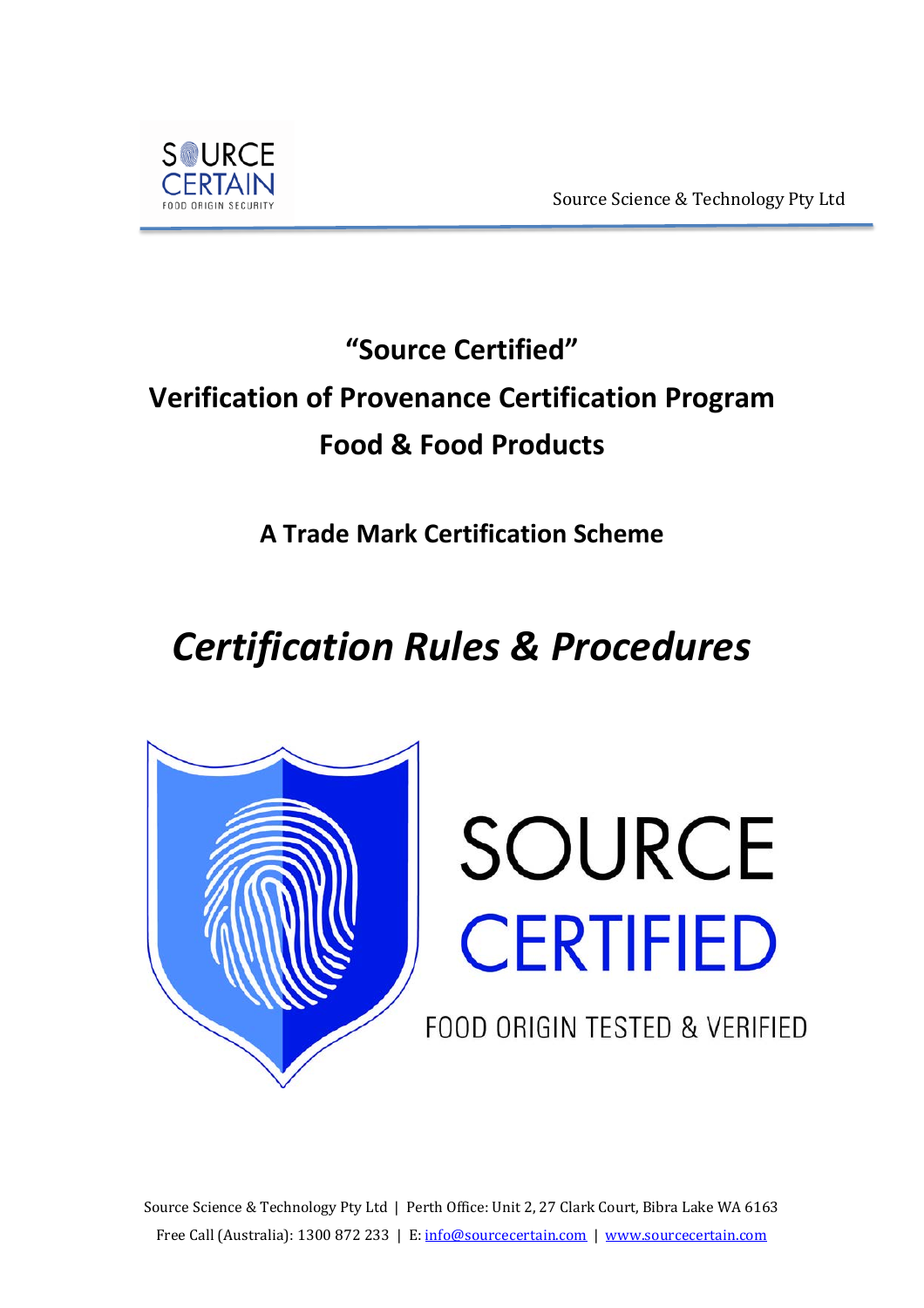## **Table of Contents**

| 1. |                                                                               |  |
|----|-------------------------------------------------------------------------------|--|
| 2. |                                                                               |  |
|    |                                                                               |  |
|    |                                                                               |  |
|    |                                                                               |  |
|    |                                                                               |  |
|    |                                                                               |  |
| 3. |                                                                               |  |
|    |                                                                               |  |
|    |                                                                               |  |
|    | 3-3: Scope of the "Source Certified" Certification Program ("the Program")  8 |  |
|    |                                                                               |  |
|    |                                                                               |  |
|    | 3-4-2: Licences to use the Source Certified certification trade mark          |  |
|    |                                                                               |  |
|    | 3-4-4: Obligations of Certified organisations and facilities  10              |  |
|    |                                                                               |  |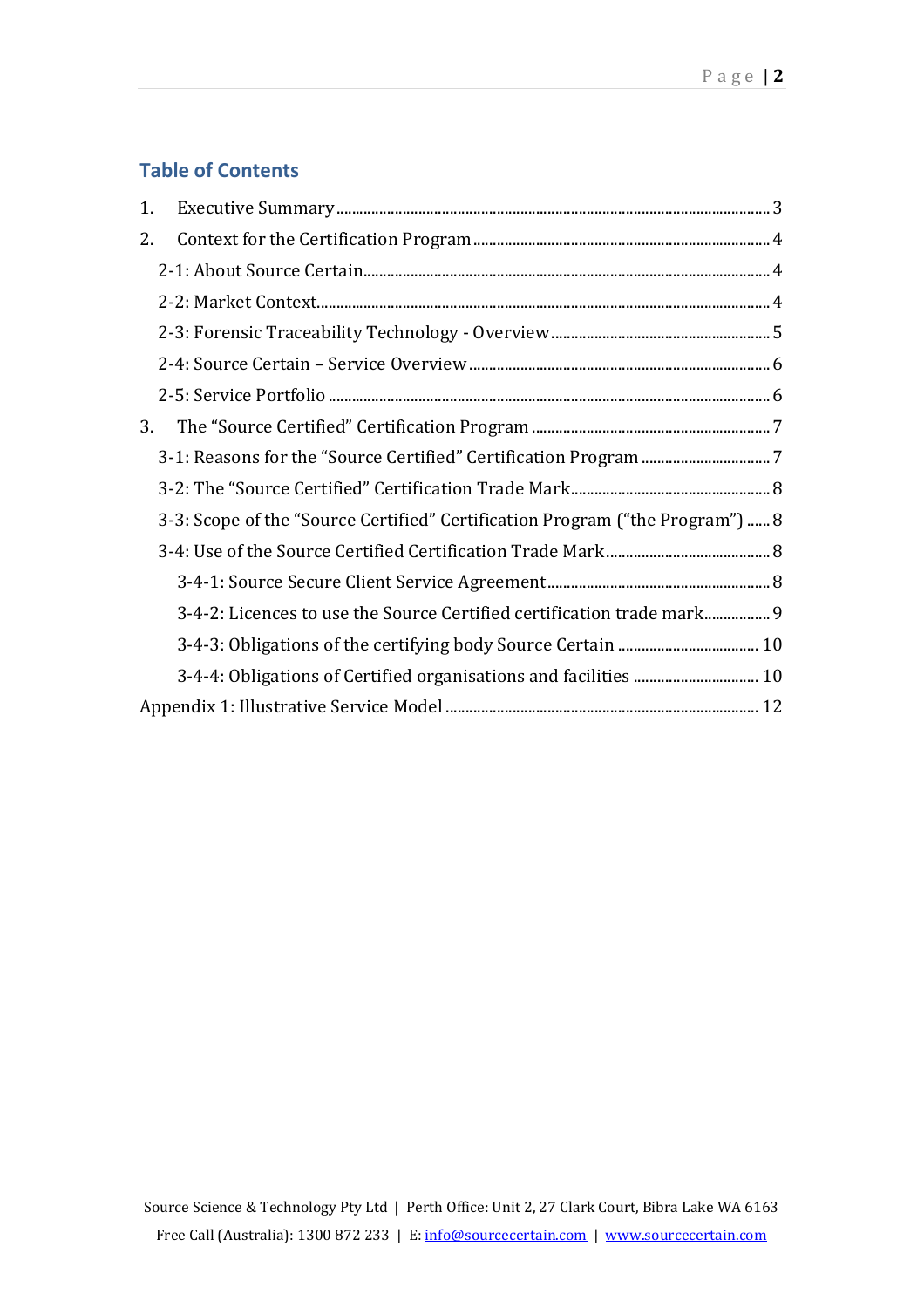# <span id="page-2-0"></span>**1. Executive Summary**

The Source Certified Certification Program leverages newly developed forensic traceability technology to bring certainty and confidence to the food supply chain.

The Certification Program was developed in response to increasingly complex global food supply chains, coupled with growing consumer demand for ethical, safe, and region-specific food products.

Source Certification enables and demonstrates verification of the integrity of a supply chain.

When displayed on product labelling or in marketing materials, the Source Certified certification trade mark indicates that the product has been delivered from its origin to the consumer using a Source Secure supply chain incorporating a scientific testing program for verification of the product's claimed origin. This could be implemented for application to either geographical origin (e.g. wine from a particular region; chocolate from a particular country) or to production methodology (e.g. free range eggs or pork).

Suppliers and brands that carry the Source Certified mark have undergone a rigorous program of forensic testing for their product's supply chain.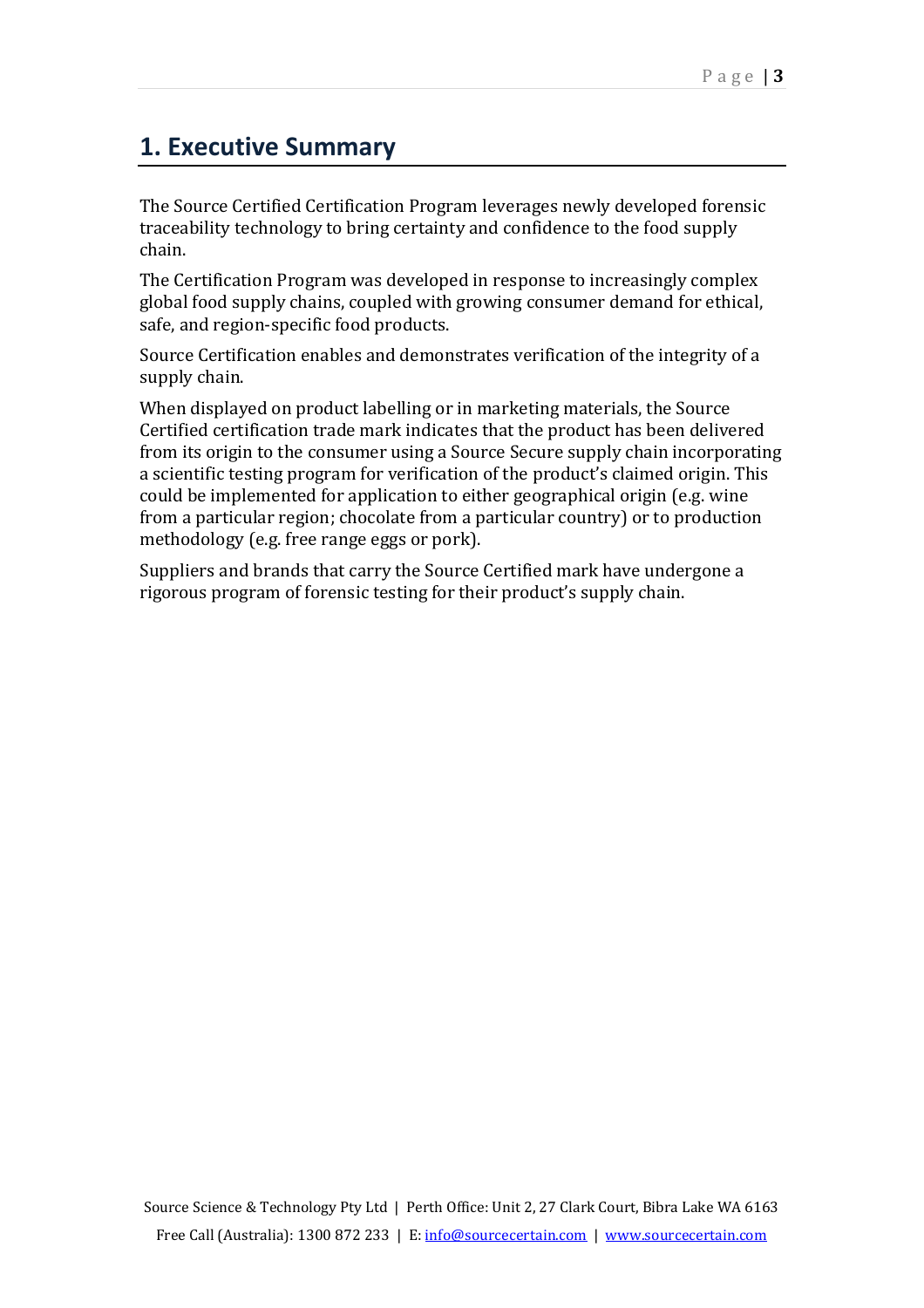# <span id="page-3-0"></span>**2. Context for the Certification Program**

## <span id="page-3-1"></span>**2-1: About Source Certain**

Source Certain is a trading name of Source Science & Technology Pty Ltd.

Source Certain is a global business commercialising TSW Trace technology and capabilities for food and food products. Source Certain delivers supply chain integrity services to the food sector, enabling its clients to robustly and independently trace food to its point of origin.

The core value of Source Certain is integrity, specifically: enabling, supporting and promoting Verifiable Supply Chain Integrity.

The focus of Source Certain is to:

- Establish and promote supply chain integrity within food and food products markets
- Foster customer and consumer confidence in food brands and markets<br>Assist in huilding the credibility of primary production industries.
- Assist in building the credibility of primary production industries.

#### <span id="page-3-2"></span>**2-2: Market Context**

Today's food growers, manufacturers and retailers face a number of significant challenges:

- Increasingly complex global food supply-chains call for increasingly robust quality assurance systems to manage the heightened risk of contamination, product recall and associated damage to business and brand reputation;
- To be successful in a crowded and highly competitive market place, food marketers seek to differentiate their brand and products. Avenues for such differentiation include specification of production method (for example, "Free Range") or region of origin (for example, "Made in Australia").

Current approaches to Quality Assurance (QA) and Traceability have not kept pace with the integration and complexity of the global food supply chain. In the absence of a means to validate paper-based traceability and QA systems, the rate and reach of product recalls continues to rise.

Consumer confidence in labelling is essential for the successful marketing of product differentiated by product method or origin. This confidence is at risk due to emerging cases of product substitution. What is needed to restore and maintain consumer confidence is the ability to verify claims of a product's provenance.

The breakthrough TSW Trace technology utilised by Source Certain delivers what is needed in today's food systems: Verifiable Supply Chain Integrity.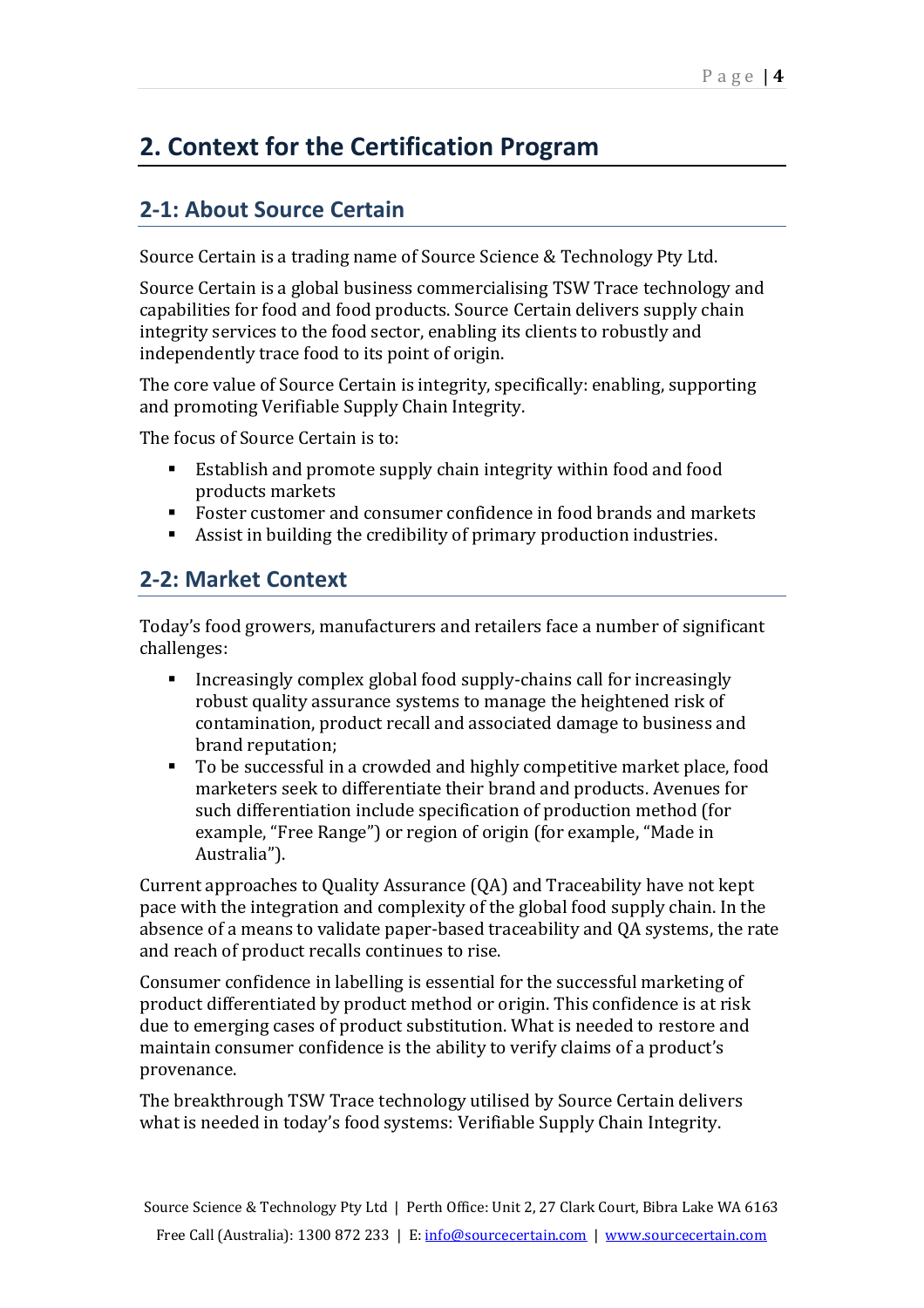## <span id="page-4-0"></span>**2-3: Forensic Traceability Technology - Overview**

Source Certain has exclusive access to TSW Trace forensic testing technology for food and food product markets, enabling the unique trace-elemental fingerprint of agricultural products of a particular origin and/or production system to be profiled. This is achieved by collection of Reference Samples from productsource locations, with a provenance model produced during lab analyses to uniquely identify the source of a product. Once a production source has been profiled, ongoing regular and random audits are undertaken via the collection and analysis of Verification Samples. This verification process confirms whether or not production output matches the established elemental fingerprint.

This process is summarised in the following diagram:



Source Science & Technology Pty Ltd | Perth Office: Unit 2, 27 Clark Court, Bibra Lake WA 6163 Free Call (Australia): 1300 872 233 | E: [info@sourcecertain.com](mailto:info@sourcecertain.com) | [www.sourcecertain.com](http://www.sourcecertain.com/)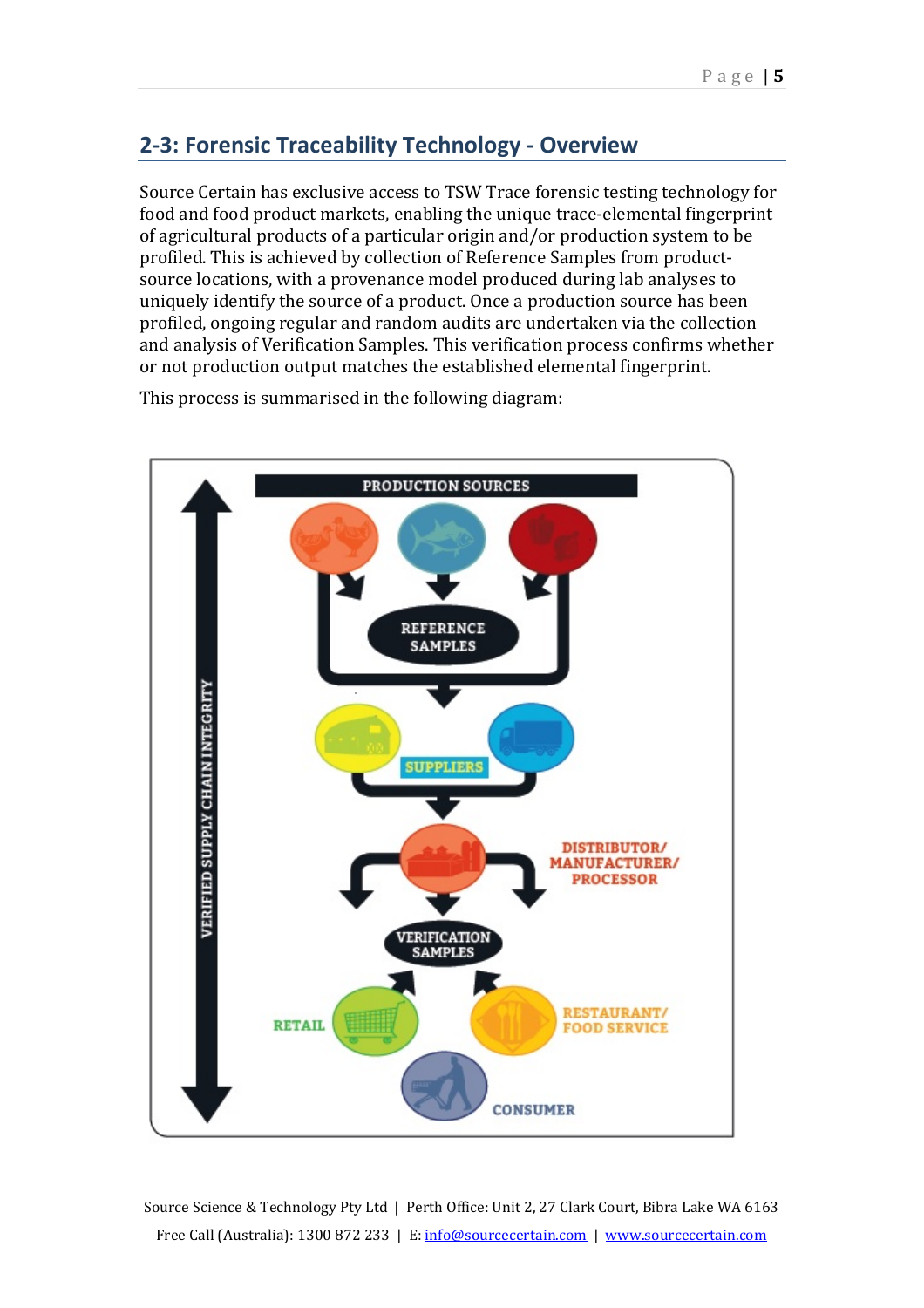## <span id="page-5-0"></span>**2-4: Source Certain – Service Overview**

Source Certain's service is underpinned by the ability to determine the relationship between a Verification Sample and the unique fingerprint of a profiled agricultural product regardless of label or associated QA paper trail.

General applications of the technology include:

- Brand and product differentiation via verifiable place of origin and or production-method claims
- Monitoring and validation of the existing paper-based traceability system
- Limiting the risk of product substitution within the supply chain which minimises the potential for false label claims and the associated brand damage, or product contamination and recall.

#### <span id="page-5-1"></span>**2-5: Service Portfolio**

The Source Certain service portfolio has been structured to meet a range of customer needs falling into two core categories:

> Food Safety Management, Risk Mitigation

Brand Value creation

| <b>Source Check service</b> |                                                                                                           | <b>Source Secure service</b>                                                                                                                                     |
|-----------------------------|-----------------------------------------------------------------------------------------------------------|------------------------------------------------------------------------------------------------------------------------------------------------------------------|
|                             | • Validation of paper-based $QA / QC$<br>systems.                                                         | • Enables verifiable marketing claims of<br>product provenance                                                                                                   |
|                             | Comprehensive supply chain analysis<br>Batch and manufactured product<br>identification and traceability. | • Reduced risk of product substitution<br>and effective mechanism for<br>enforcement<br>• Conditional access to "Source"<br>Certified™" certification trade mark |

#### Certification Mark



The Source Certified™ certification mark is available to "Source Secure" customers who have achieved certification status with an ongoing cycle of verification sampling.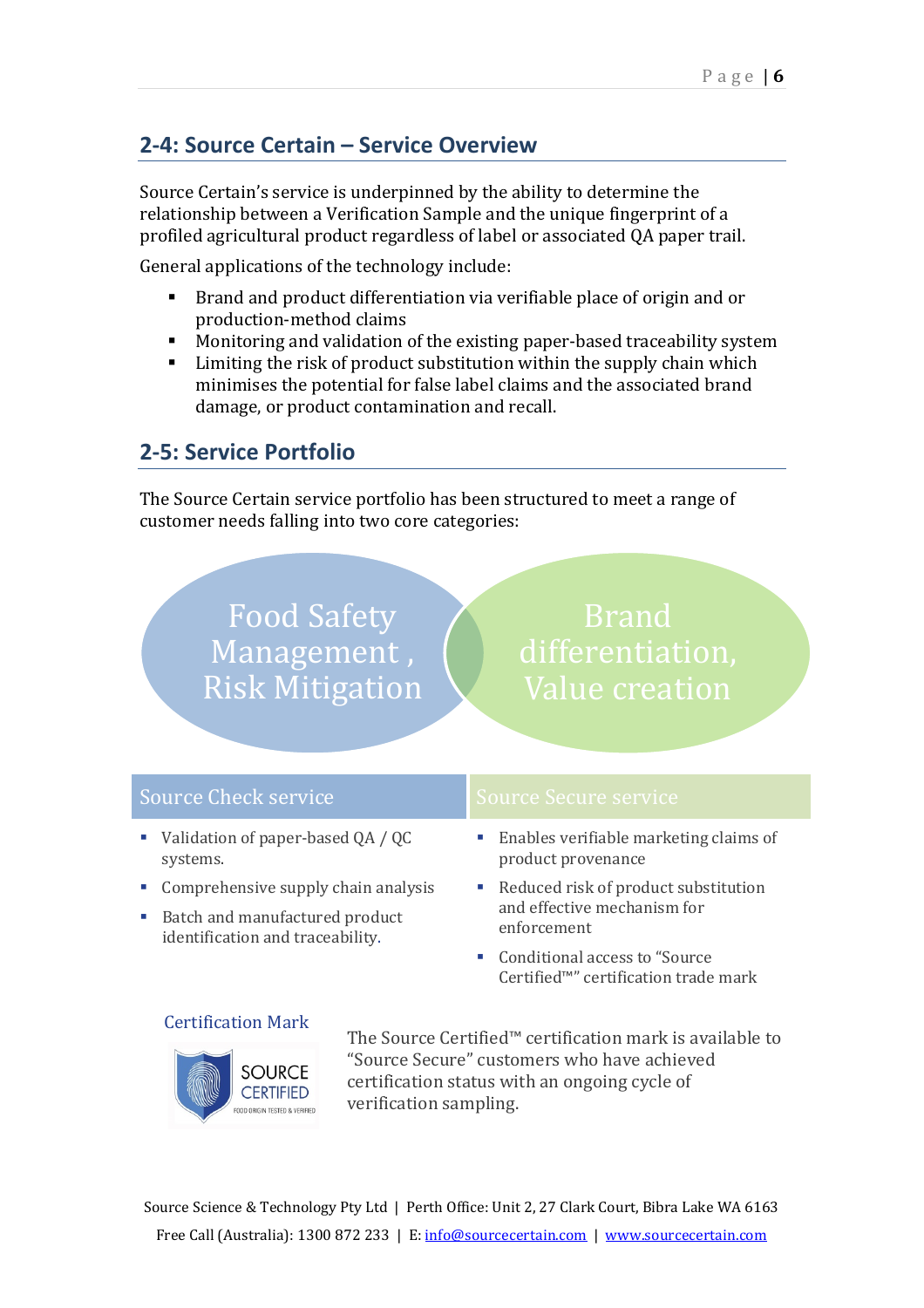# <span id="page-6-0"></span>**3. The "Source Certified" Certification Program**

### <span id="page-6-1"></span>**3-1: Reasons for the "Source Certified" Certification Program**

The most significant recent global trends within the food industry have included:

- i. Growing consumer demand for "ethical" food, that is, food produced with consideration to the welfare of animals, the environment, and the workers involved in the production process;
- ii. Increasing consumer concern over the safety of food imported from countries without the same stringent quality control systems as Australia, leading to growing domestic and international (e.g. China) demand for food grown and processed in Australia;
- iii. Growing consumer demand for healthy and 'clean' foods grown in organic conditions and/or without the use of genetically modified crops; and
- iv. Growing consumer demand for high quality, specialty gourmet food with specific regional origins (for example, in Australia, Kangaroo Island honey, Bruny Island cheese, Barossa Valley wine).

The food industry has responded to these consumer concerns and demands with the introduction of new production and processing methods and standards, supported by certification and labelling programs such as:

- RSPCA's Approved Farming Scheme
- "Free Range" various certifying bodies
- Fair Trade Certification
- "Made in Australia" labelling

Evidence of product substitution – that is, product labelled as "Free Range" (for example) being found to come from non-free range production sources – has attracted wide media coverage over recent years. This has resulted in erosion of consumer confidence in certification labelling and significant damage to the brands marketing such product – at both producer and retailer level.

The Source Certified certification program has been introduced to satisfy two key goals:

- 1. To restore consumer confidence in the labelling claims of participating food producers and retailers; and
- 2. To enable participating food producers and/or retailers to demonstrate and communicate the robust security of their supply chain to trade customers and end consumers.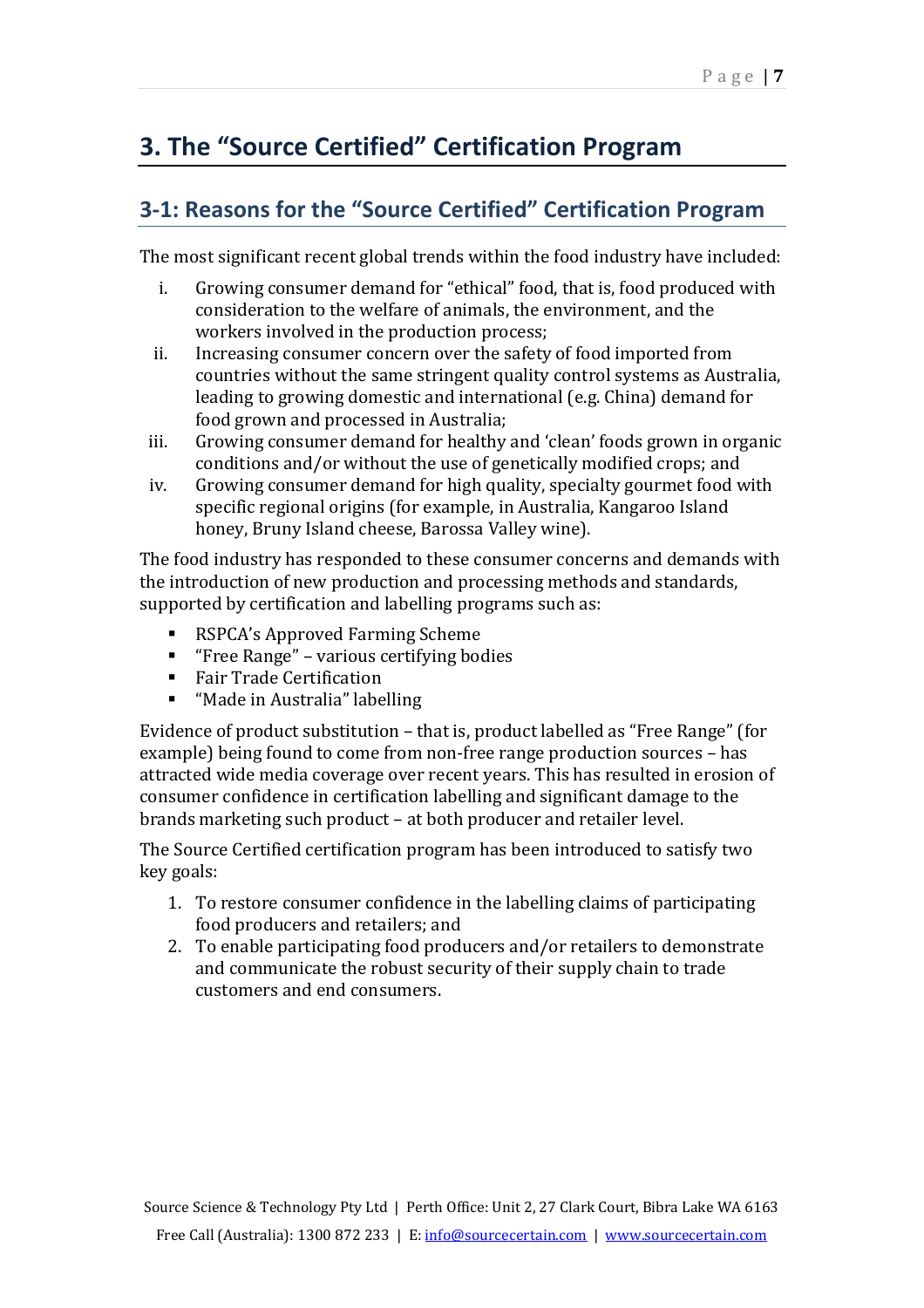## <span id="page-7-0"></span>**3-2: The "Source Certified" Certification Trade Mark**

When displayed on product labelling or in marketing materials, the Source Certified certification trade mark indicates that the product has been delivered from its origin to the consumer using a Source Secure supply chain that incorporates a scientific testing program for verification of a product's claimed origin. This could be implemented for application to either geographical origin (e.g. wine from a particular region; chocolate from a particular country) or to production methodology (e.g. free range).

Suppliers and brands that carry to Source Certified mark have undergone a rigorous program of forensic testing for their product's supply chain. Production output is then tested on an ongoing basis through a cycle of audits and random sampling. Any variations that arise must be thoroughly investigated and resolved for the supplier to remain "Source Certified".



## <span id="page-7-1"></span>**3-3: Scope of the "Source Certified" Certification Program ("the Program")**

The Program can cover verification of the supply chain for all participants in the food industry, from producers and processors through to wholesalers and retailers. All categories of food and food products can be included in a Source Certified certification program.

### <span id="page-7-2"></span>**3-4: Use of the Source Certified Certification Trade Mark**

The Source Certified certification trade mark can only be used under the following conditions:

#### <span id="page-7-3"></span>**3-4-1: Source Secure Client Service Agreement**

A client must have a current Source Secure service agreement in place with Source Certain (Source Science & Technology Pty Ltd) in order to qualify for provisional access to the Source Certified mark. The details of the service agreement will vary by client depending on their business activity (production,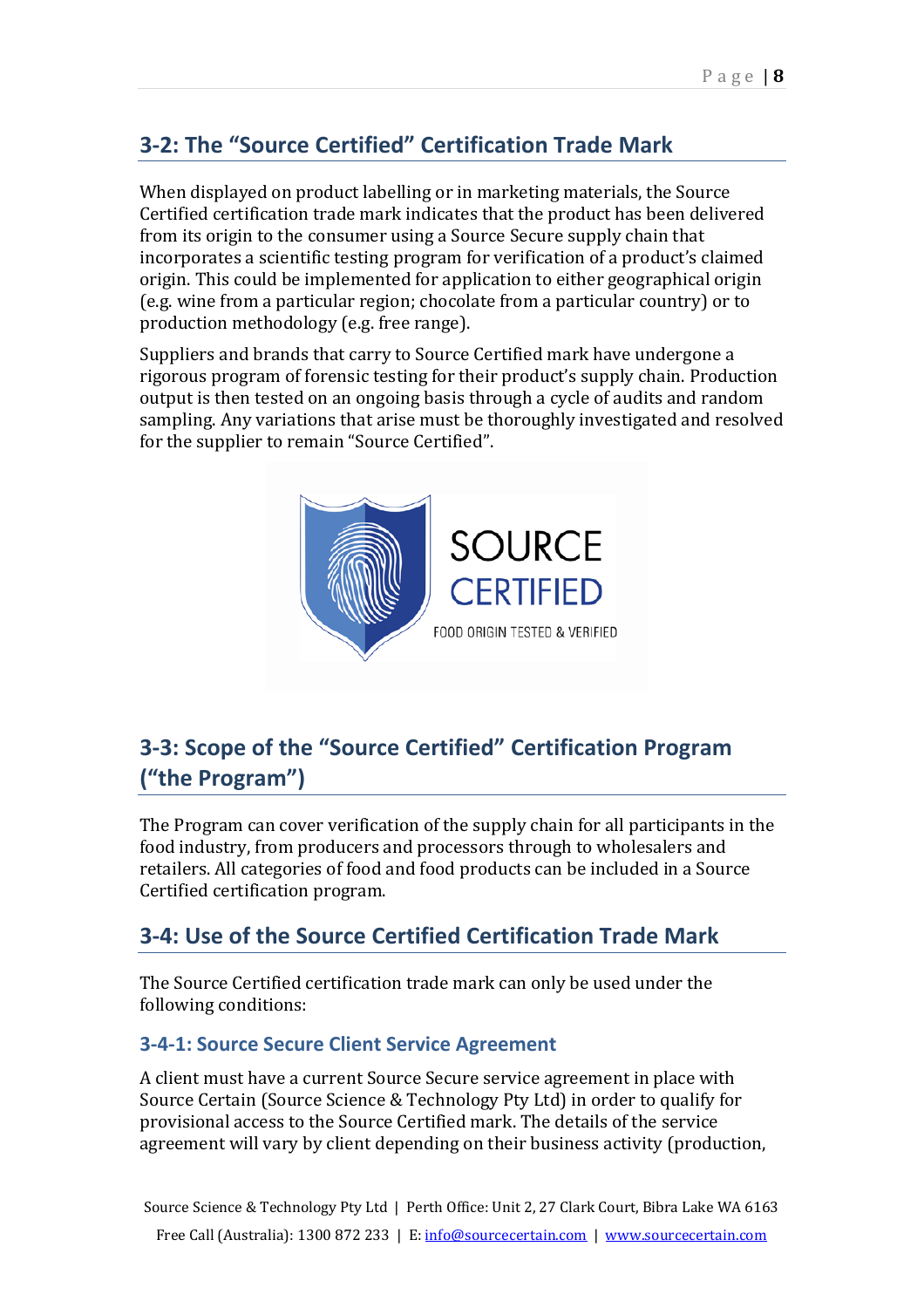retail), scale of operations, complexity of supply chain, and food/food product category. Required conditions for all client service agreements will include:

- The scope of service will cover 100% of production source locations within a specified supply chain;
- The number of verification tests completed per annum must be equal to or greater than the number of production sources;
- The number of verification tests will be commodity specific, dependant on the risk assessment completed by the Source Certain team and outlined in the service agreement
- Verification tests must be completed on the different segments of the supply chain (e.g. packing facilities, warehouse / distribution centres and retail outlets)
- Service must be in place for all supply chain segments from the production source through to the retail customer. That is, verification must be possible across the whole supply chain.

The process by which the specific terms of the Service Agreement are established in terms of sampling is illustrated in the following diagram.



Appendix 1 provides an illustrative example of the terms and definitions of a Source Secure service agreement.

#### <span id="page-8-0"></span>**3-4-2: Licences to use the Source Certified certification trade mark**

A licence to use the Source Certified certification mark on product packaging and/or marketing material will be available to Source Certain clients with a current Source Secure service agreement in place, and who have met the Service Conditions specified in that agreement. Clients meeting the minimum requirements will be eligible to apply for a licence to use the Source Certified mark, and will be granted such license upon agreement with the Licensing Conditions pertaining to the Source Certified mark and payment of the associated licensing fee as outlined in the respective Source Secure service agreement.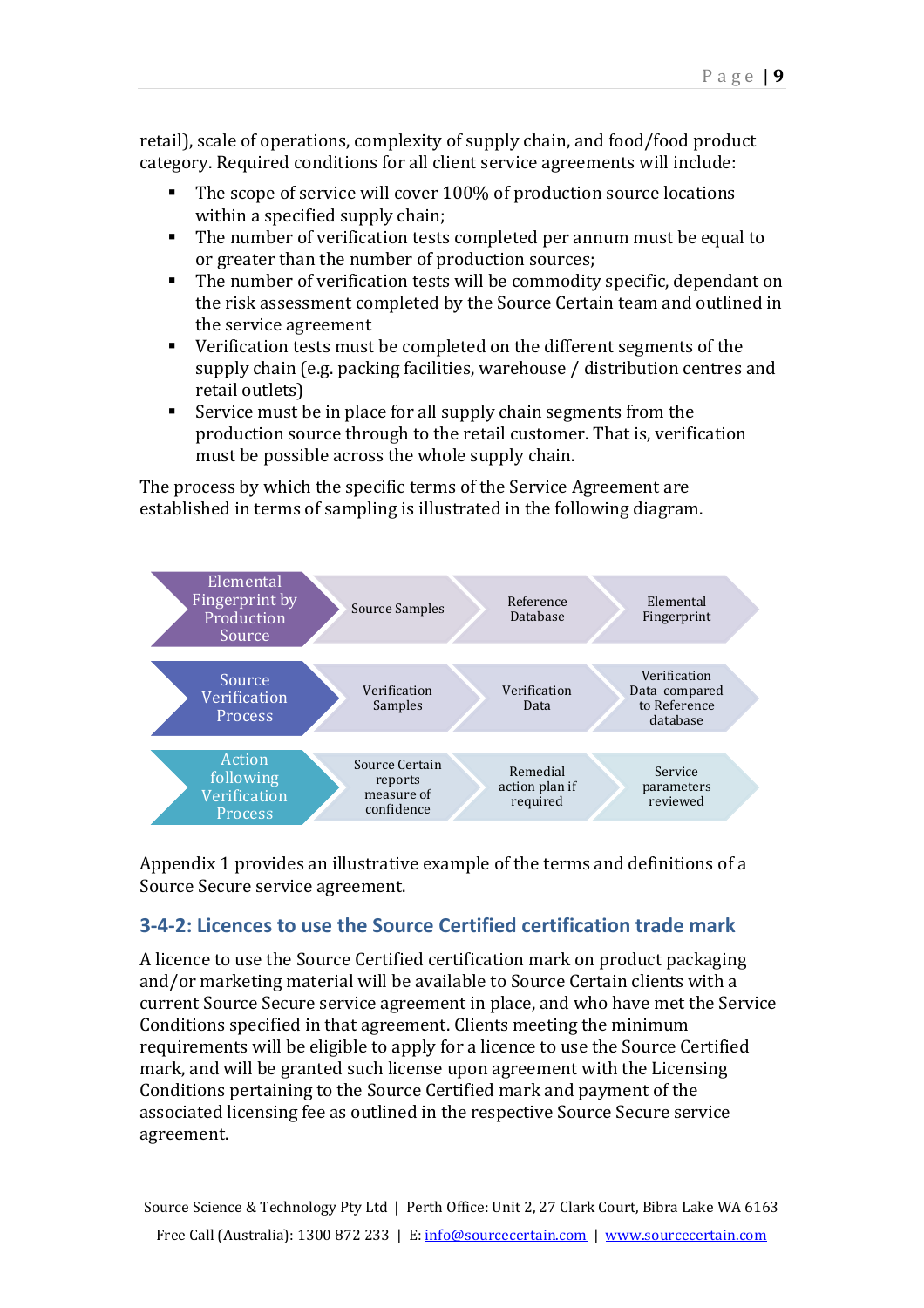The Licensing Agreement will set out the conditions applicable to a client's use of the Source Certified mark, including (amongst other terms):

- Approved usage specifications;
- Approval requirements for usage of the mark;
- The Licensing Fee applicable to varying applications of the mark, together with payment terms;
- Reporting requirements regarding usage of the mark;<br>Continuation of Source Secure service agreement with
- Continuation of Source Secure service agreement with Source Certain.<br>• Outcome of the ongoing Verification Process supports continued use of
- Outcome of the ongoing Verification Process supports continued use of the Source Certified mark.

#### <span id="page-9-0"></span>**3-4-3: Obligations of the certifying body Source Certain**

Source Certain is responsible for the administration of the Certification Trade Mark and its Licences. Source Certain shall maintain the Certification Trade Mark and the associated Rules as current, and make these freely and readily available via the Source Certain websit[e www.sourcecertain.com.](http://www.sourcecertain.com/) Source Certain will assist potential licensees seeking certification via the Service Agreement established with such potential licensees.

Source Certain will maintain and publish on its website the names of those producers, processors, wholesalers and retailers who are licensed to apply the Certification Trade Mark.

Source Certain will maintain a register of certified producers and suppliers.

Source Certain shall advise the Trade Marks Office of IP Australia and all licensees of any alteration, amendment, addition or deletion to or from these Rules.

#### <span id="page-9-1"></span>**3-4-4: Obligations of Certified organisations and facilities**

Each certified organisation has the following obligations:

- i. To meet the requirements specified in both the Service Agreement and Licensing Agreement underpinning usage of the Certification Trade Mark;
- ii. To advise Source Certain of any change in ownership of the Certified organisation or facility;
- iii. Not to assign any benefit of certification or licence without the written consent of Source Certain;
- iv. To pay promptly, or when due, all fees arising under these Rules.<br>v. In the event of any Verification fail, to follow the agreed process a
- In the event of any Verification fail, to follow the agreed process as detailed in the Service Agreement and to pay the associated costs, broadly structured as follows:
	- Source Certain notifies client of the failed Verification;
	- Examination and explanation provided by client;<br>- Corrective action implemented;
	- Corrective action implemented;
	- Follow-up, supplementary Verification process put into action;
	- If Verification is achieved the Certification Trade Mark can be maintained;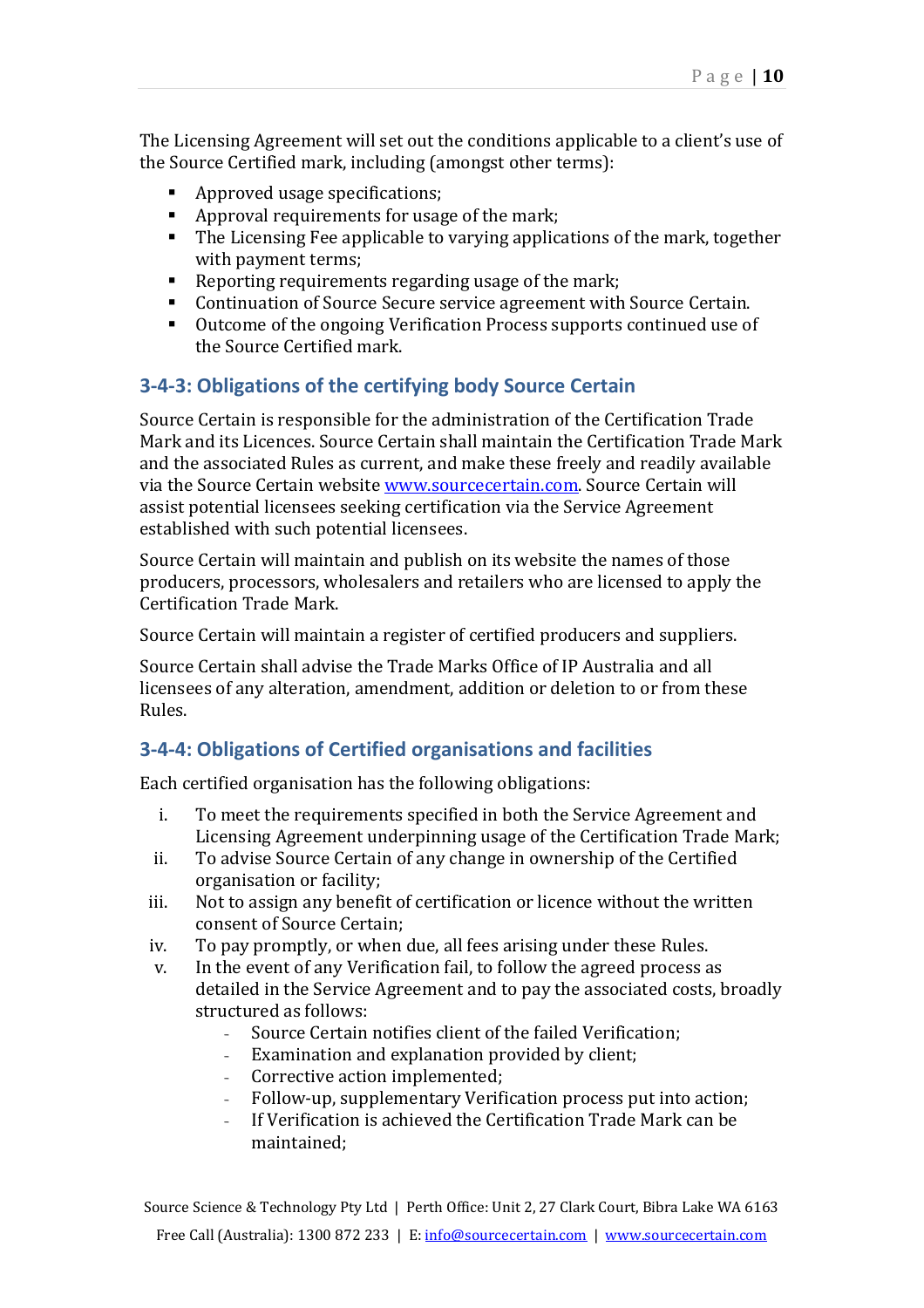- Failure of the second Verification triggers an investigation into the specific chain segment by Source Certain.
- Corrective action implemented.<br>- Failure of the third Verification i
- Failure of the third Verification requires a public disclosure in line with Source Certain communication approvals and the removal of the Source Certified certification trade mark from packaging and other marketing materials.